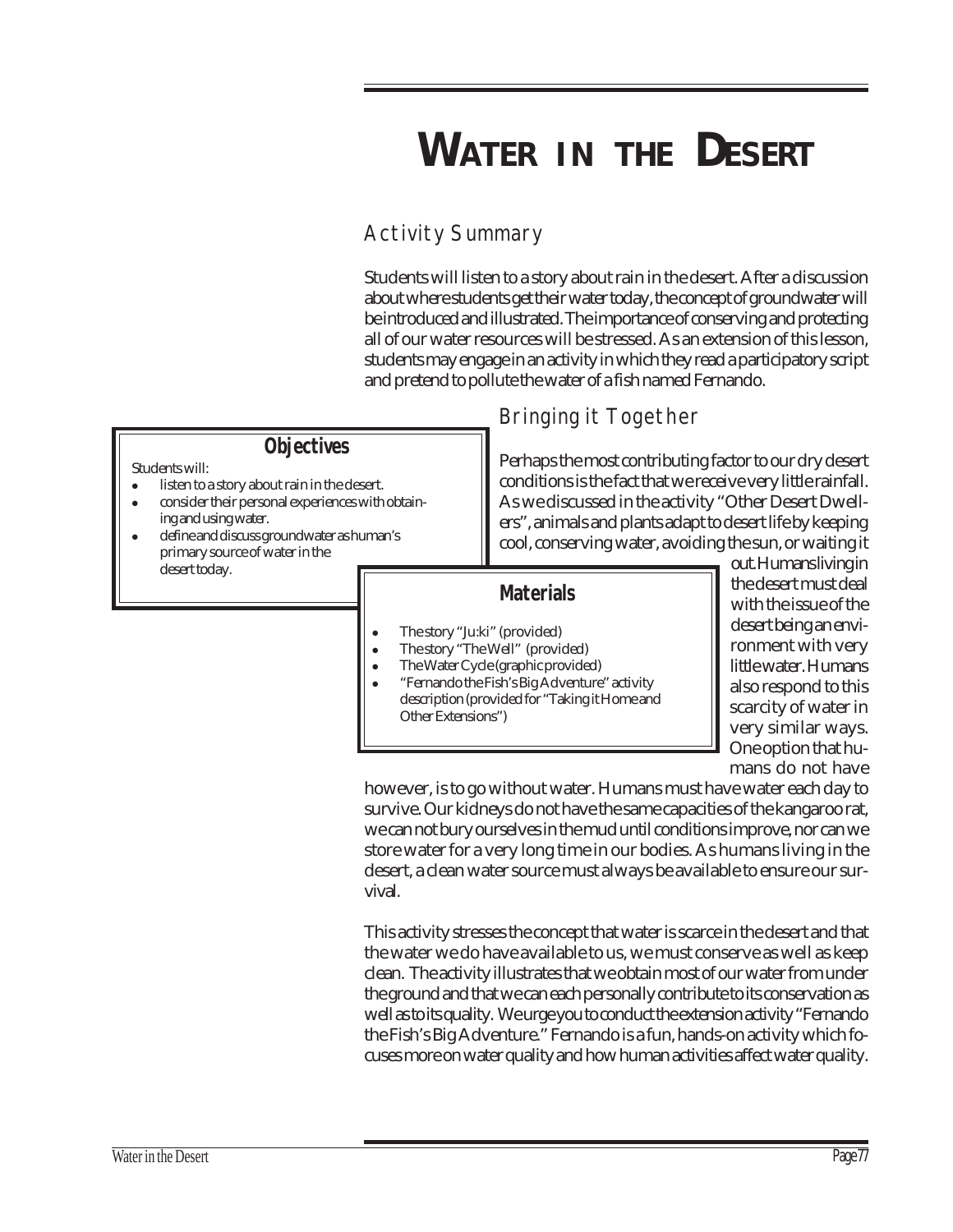#### Taking it Home and Other Extensions

Water conservation is an important issue in many desert communities. Are there practices around the school that could be done with more attention to the conservation of water? For example what kinds of trees are planted around the school? Are they "exotics" that require lots of water? If water conservation is important to the students, encourage them to "make waves" and create a "water conservation campaign." Students may choose to educate other classes, their families, or the community about ways to save water or they may be inspired to take personal action to reduce water use. Regardless of the projects students get involved in, let their own motivation and enthusiasm be their guide and be sure they understand why they are doing it.

The city of Tucson has a water conservation campaign to encourage wise use of water. Tucson Water provides a program for grades 4 and 5, *"Our Water, Our Future"* which teaches the concepts of water cycles, water quality and water conservation. Call to schedule a program for your school.

Conduct the activity "Fernando the Fish's Big Adventure" (attached). Explain to students that the activity is a fun exercise in which the class reads a script together about the adventures of a Fish named Fernando. The story describes the many things that people do which can pollute water.

After conducting "Fernando the Fish's Big Adventure," as a class, clean up Fernando's water! Try using different filters and filtering media such as sand or gravel to clean up his water.

Have students make a cartoon-type series of illustrations of Fernando's adventure.

We present it as an extension activity as we feel students should first be made aware of how we obtain and use water before getting involved in such an intensive conservation activity.

A vital concept for students to understand about water is the water cycle itself. Although that is not the primary focus of this activity, we have included an illustration of the basic water cycle following this activity should you have time for such a review.

### Activity Procedure

1) Introduce this activity by telling students that this exercise focuses on the most important thing for all life in the desert. Can anyone guess what that might be? Water! Review some of the primary environmental conditions to which plants and animals in the desert must adapt (heat, scarceness of water, and high evaporation). Briefly review with students where some of the animals and plants of the desert get their water (from their food, storing it in their bodies, rivers, tanks, etc.). Remind students that all of these conditions occur mainly because of the limited rainfall received in the desert.

2) Explain that next, to "set the stage", you are going to read a story written by Ophelia Rivas, a Tohono O'odham. The story is about water in the desert. Just as they did for the "Stories from the Desert People" activity, students should close their eyes, relax ,and use their imaginations as they listen to the story. After reading the story discuss the students' reactions and pose some of the following questions:

#### *How do they feel when it rains?*

*Do any of the students in the class have to walk a mile to obtain water? How would they feel about the water they use if they did had to walk that far?*

3) Next, conduct a discussion on where students get *their* water. This answer will vary from community to community but likely answers will be "the faucet" or "the well." Discuss where the water in the faucet or the well comes from. Point out that there is neither enough rainfall nor open water (such as rivers, springs, or lakes) in the Sonoran Desert to support the numbers of humans who live here today. Now, all of us in this region (including the O'odham) get most of our water for use at home from underground although the Central Arizona Project (CAP) is a new source that is used in many homes. CAP is water diverted from the Colorado River and pumped through canals almost 400 miles to the Tucson area.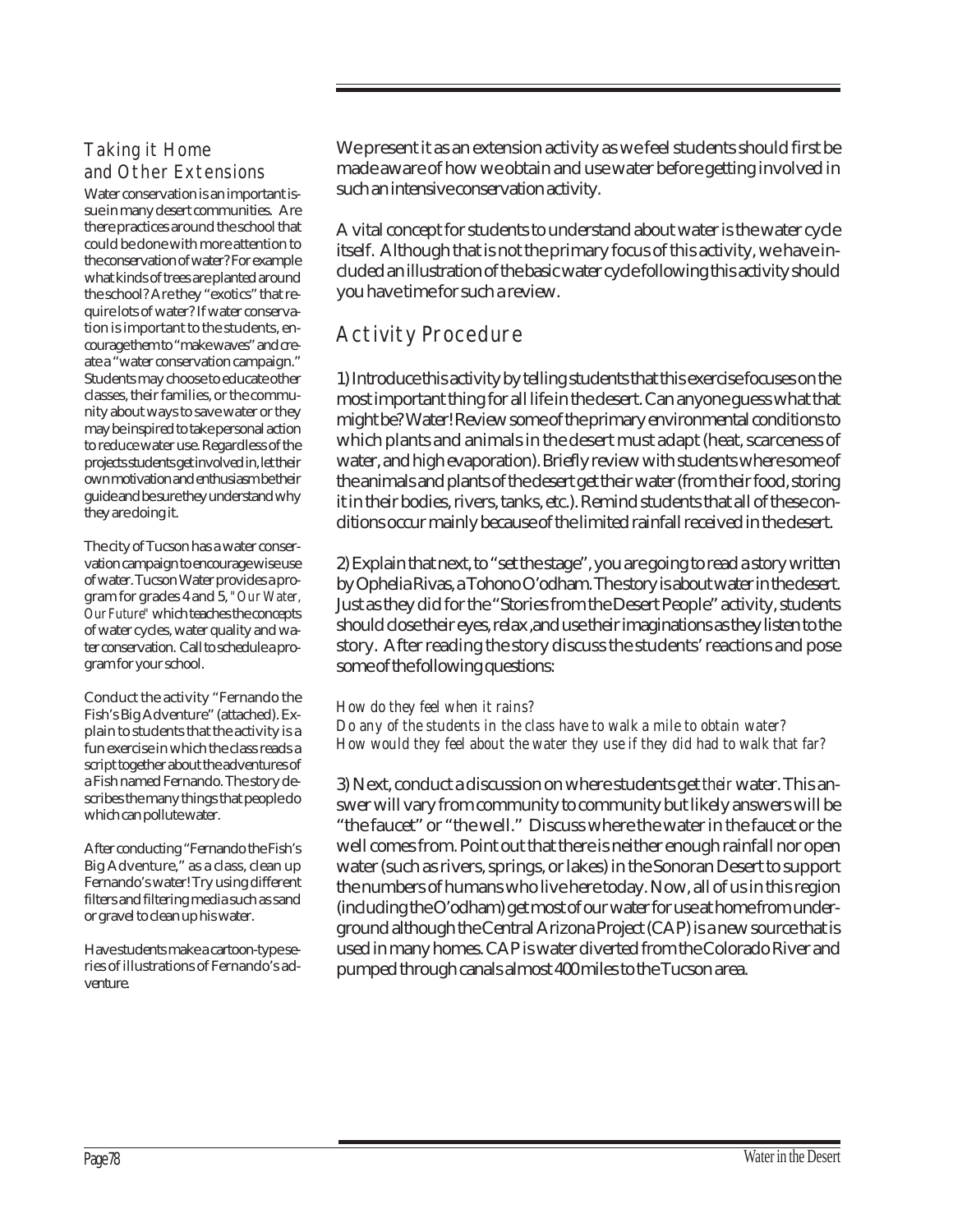The way most of us get the water we use at home is through wells. In some places in the Sonoran Desert, the underground water (or groundwater) is shallow enough that one can reach the water in a well from the surface with a bucket and rope. In other areas (such as the Tucson Basin) the water is now very deep in the ground and must be pumped up for use.

4) Explain that you are going to read another story which describes how the people of Ajo, about 120 miles west of Tucson, get their water. Read the story "The Well" to the class. After you read the story, use the following question as a guide for discussion about the story:

*How deep did the people of Ajo have to dig to find water? Why do they call their well "Ajo's Lifeline?" What is different about the two stories, "The Well" and "Ju:ki?" What is similar?*

5) Continue the discussion on how we as human desert dwellers obtain water. Some students may be familiar with other ways of obtaining water for human use. For example, the Tohono O'odham traditionally built water catchments, called charcos, to gather rainwater for agricultural use. Some students may live near a wash or river in Tucson. What experiences do they have with using water from these sources? Be sure to ask and include everyone's contribution to this discussion on where humans get water.

6) As groundwater continues to be our most important source of water, point out the following key concepts about groundwater:

*Water that is found underground between the soil particles is called groundwater. (There is no underground "lake" beneath the earth's surface in the Sonoran Desert.)*

*Groundwater is often closer to the earth's surface in areas near rivers and lakes.*

*Groundwater is pumped to the surface through wells.*

*Rainwater, runoff from washes and streams, seepage from agricultural fields, and water running off of city streets all contribute to the replenishment of groundwater. The process can be very slow as the water must percolate through the soil and back to the groundwater. Also, because our rainfall is so low, this "recharge" takes a very long time.*

*Groundwater is vulnerable to contamination because of the ability of many things to seep down through the soil into the groundwater.*

7) Once students are familiar with the concept of groundwater, point out that much of the surface water we see (water in washes, rivers, ponds, and water tanks) evaporates quickly in the desert air. Some of it does seep into the soil and eventually reach the groundwater. That same water may later be pumped up and used by humans. Thus, all of the plants, animals, and people of the desert rely on the same water. It is important to respect water by using it conservatively and taking measures to keep it clean.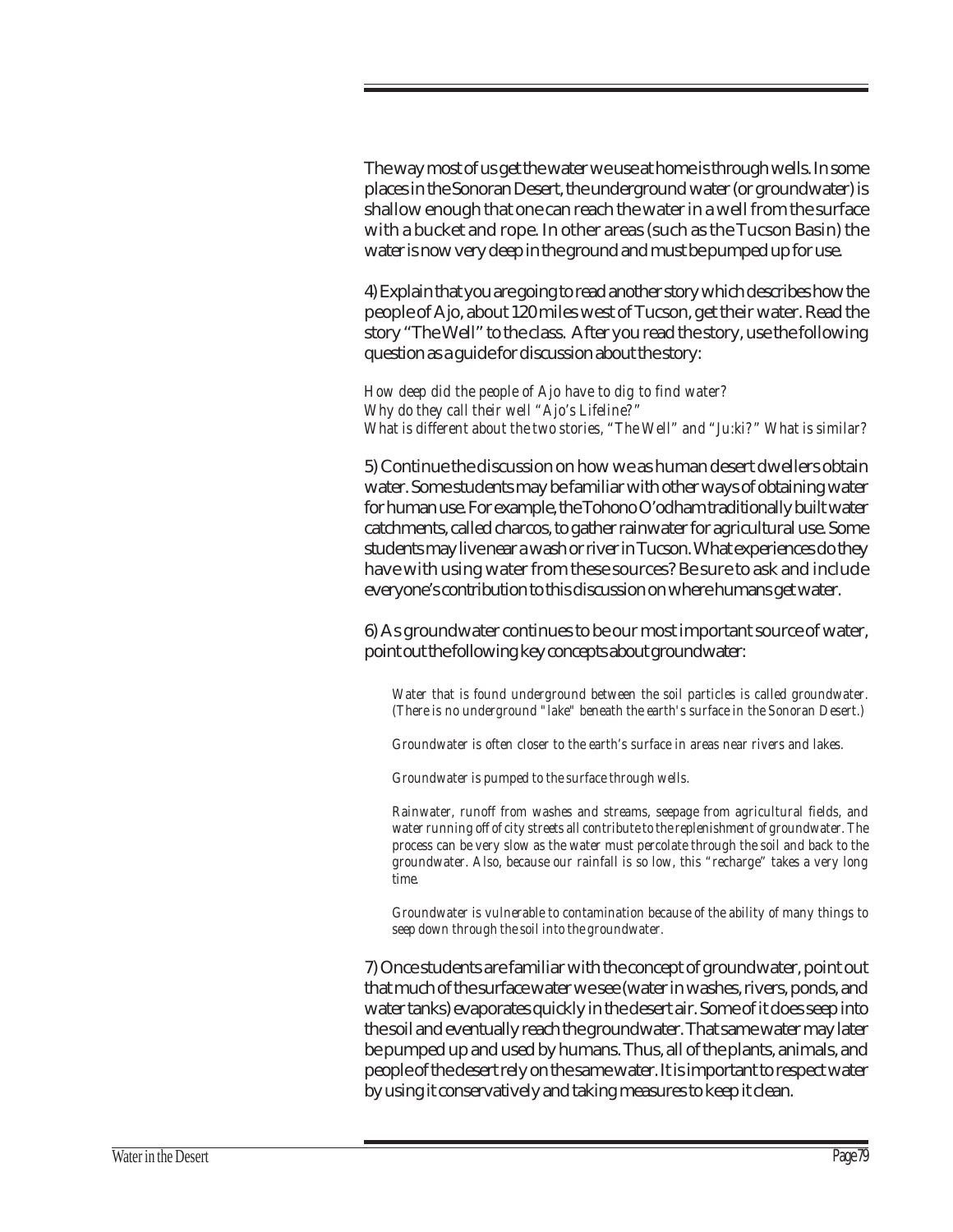# Ju:ki (Rain)

#### *by Ophelia Rivas*

My legs feel numb from the blowing sand in the wind. The **ha'a** (clay pottery for holding water) shifted its empty weight on my head as I strain against the wind. My hair braid is violently whipping my legs, hurrying me along.

I live in **Ali-Chuk** -- it means small clearing. My grandfather and grandmother raised their family of five girls and four boys in this area. The Tohono O'odham use to live in many areas in the desert. Some homes were used only during the summer when the saguaro cactus fruit is ripe for harvest. Other homes are usually near a **wo'o,** a place where water collects. The O'odham grew crops near the mouth of a wash. My grandfather grew squash, beans, corn, and other crops in **Ak-chin** (the mouth of a wash). In Ali-chuk, my father grows his crops near the wo'o, which provides water to the fields.

The wo'o is not far to fetch water for tomorrow morning. As I walk, I think about how far my grandmother used to walk to get water for her family when she was a young girl -- she walked more than one mile.

The buzzard people enjoy flying in the wind. They fly with the wind pushing them, they open their wings and glide. The old people say that the wind clears and cleanses everything for the rain which follows. The air smells of damp clay and wet sand as the wind suddenly calms. The red ant people smell the oncoming storm and make a fast trail home -- everyone is in a hurry. I should hurry also, the smell of sweet greasewood means the clouds have burst, releasing water on dry land.

The water in the wo'o is low as I fill my ha'a -- soon the rainwater will rush to refill it. I set my ha'a back on the yucca holder on my head, the weight of the water keeps me bound to the ground as I return home. Hurrying along the well traveled path I see spots of water on the soft dry dirt before I feel their cool drops.

The raindrops fall on my skin creating designs. I love my raindrop designs on my arms and legs. I try to remember how they looked as the increasing rain washes them away. At home under the **watto** (ramada) my mother is waiting for me. She is hugging herself to keep warm from the chill of her wet dress. Like the desert frogs, my baby sister is hopping around in the rain, smiling. My brothers are playing with the cousins at the nearby home. Father is standing straight facing the east where the sun rises. I know he is thanking the rainmaker for the blessing of rain. I can almost hear him singing along with my uncles at the roundhouse, four days ago. They were singing for the rain people to come for a visit.

The rain has come to provide nourishment to all living things on the land.

| O'odham word: | <b>Pronunciation:</b> | <b>English meaning:</b>             |
|---------------|-----------------------|-------------------------------------|
| ju:ki         | ju-hk                 | rain                                |
| ha'a          | ha-ah                 | clay pot for holding water          |
| Ali-Chuk      | ahlee-chuuk           | small clearing (an O'odham village) |
| wo'o          | W00-00                | a place where rain collects         |
| watto         | vato                  | ramada                              |
| Ak-Chin       | ahk-chin              | mouth of a wash                     |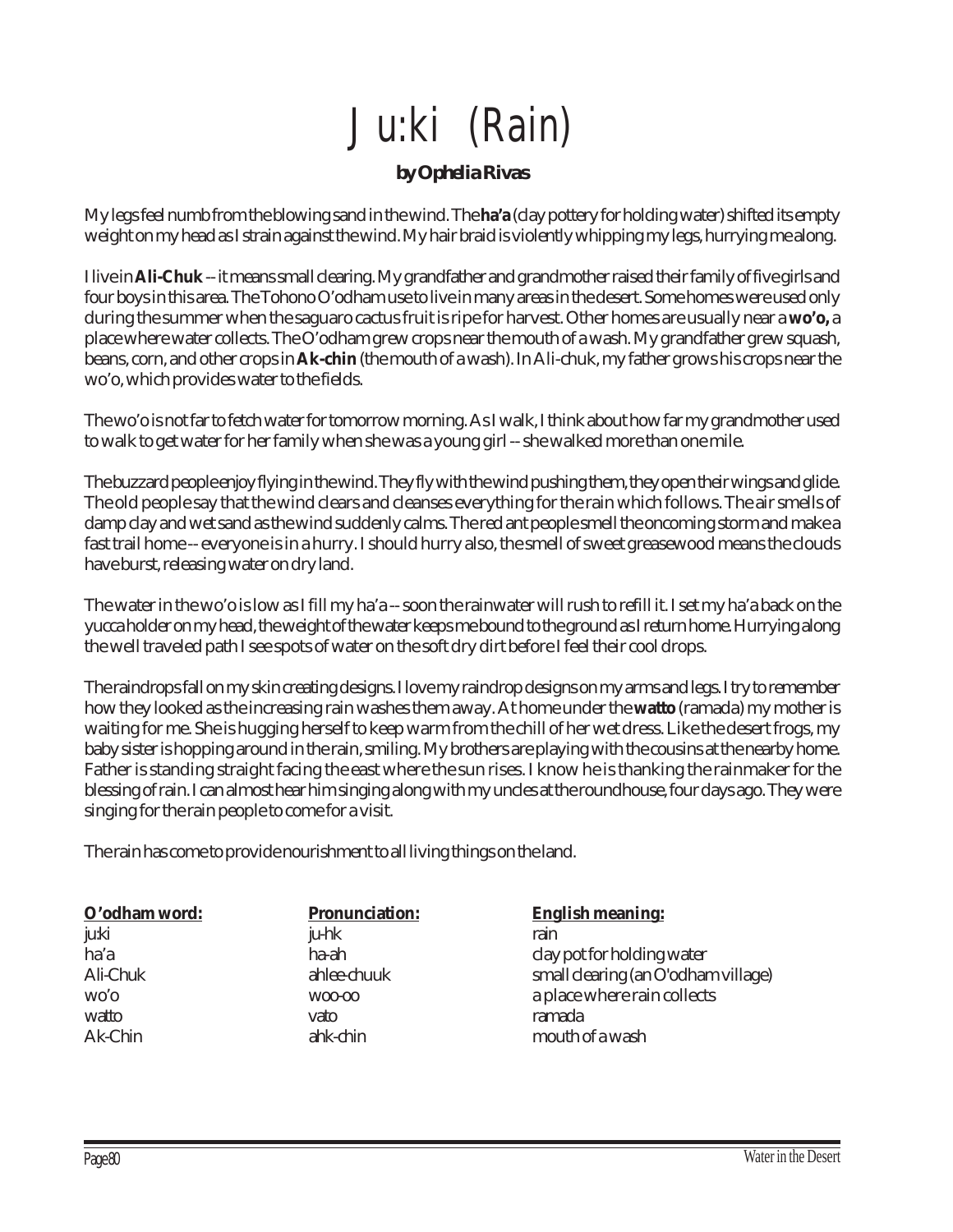# **The Well A Desert Miracle: Ajo's Lifeline**

The year was 1913 and Ajo needed an ample water supply for both the town and the mine. Col. John Greenway, who was the manager of the Ajo Mine as well as a prominent citizen of Ajo, organized the search for water. With hired water experts, they surveyed in all directions from Ajo, up to fifty miles away.

Four test wells were dug in search of water. To dig the wells, they used an oil well drilling rig which was transported to the test sites by horses, burros, and wagons. Well # 1 was dug six and one-half miles north of town. Well # 2 was dug four miles north of town. Well # 3 was drilled about seven miles west of Well # 1. Well # 4 was drilled north of the Crater Range.

Whether it was knowledge -- or just plain luck, they hit an ample water supply at Well # 1, six and one-half miles north of town. None of the other wells gave very much water. As far as is known, Well # 1 is the only large water supply in the Ajo area.

The shaft of Well # 1 was drilled to a depth of 1,350 feet below the ground. Sand and gravel were encountered to a depth of 173 feet. After that was red and black lava. The red lava was soft and contained blow holes. The black lava was hard. Water was reached at 650 feet below the ground. When it was first encountered, the water was thought to be an underground river. However, instead of an underground river, it was discovered that the well is in an underground volcanic cone. Although lava is hard, it is full of holes, like a sponge. For thousands of years the lava absorbed and contained water. Such water is called fossil water. The water coming out of the well was (and still is)  $104^{\circ}$  F.

Once they located the water, they had to figure out how to pump it up from underground and deliver it to Ajo. A two-compartment shaft was dug to a depth of 650 feet. Then, an underground station room was dug out of the rock. It was equipped with pumps, pipe, and wiring to operate the pumps. The underground station was 21 feet wide by 43 feet long by 15 feet high. Once the water was pumped up to the surface, it was pumped to Ajo through a 10 inch pipe.

Over the years, another shaft was dug and the room was enlarged to 142 feet long. The second shaft was used for reaching the pump station, ventilation, safety, and additional machinery. With only one shaft, the pump area had been about 135 °F! Five large water pumps were added to the new room. They were ten feet wide and needed a great amount of electricity to operate. Two, 20 inch pipes were added to deliver the water to Ajo.

Today there are more pumps, surface pump houses, and two 100,000 gallon holding tanks. About 1500 gallons of water each minute can be pumped from Ajo's well! Millions and millions of gallons of water have been pumped from the well since 1913. According to Charles Gaetjens, Ajo Historian, "the future of Ajo lives or dies with this well!"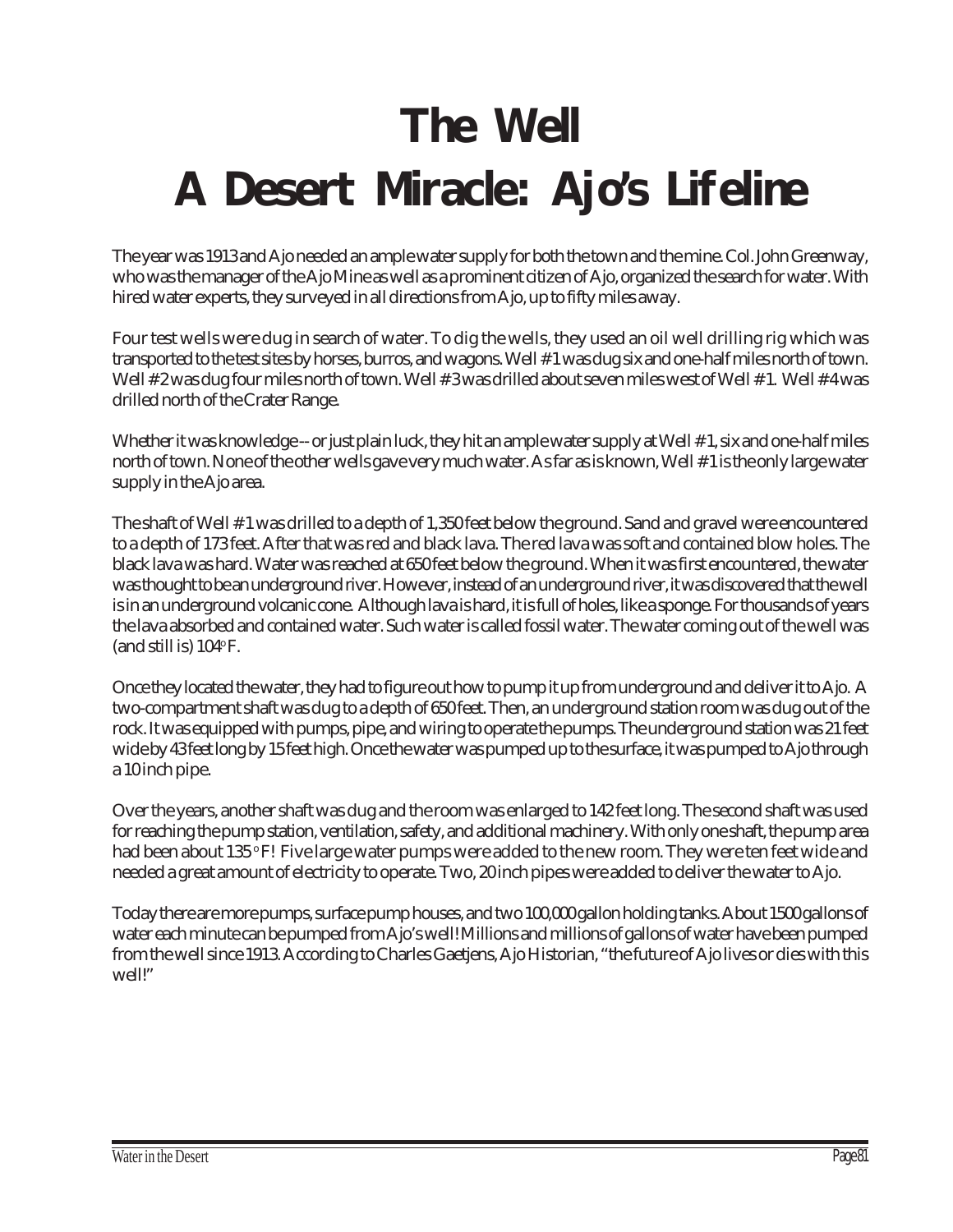



Reprinted with permission from; SAWARA 1984 "A Sense of Water"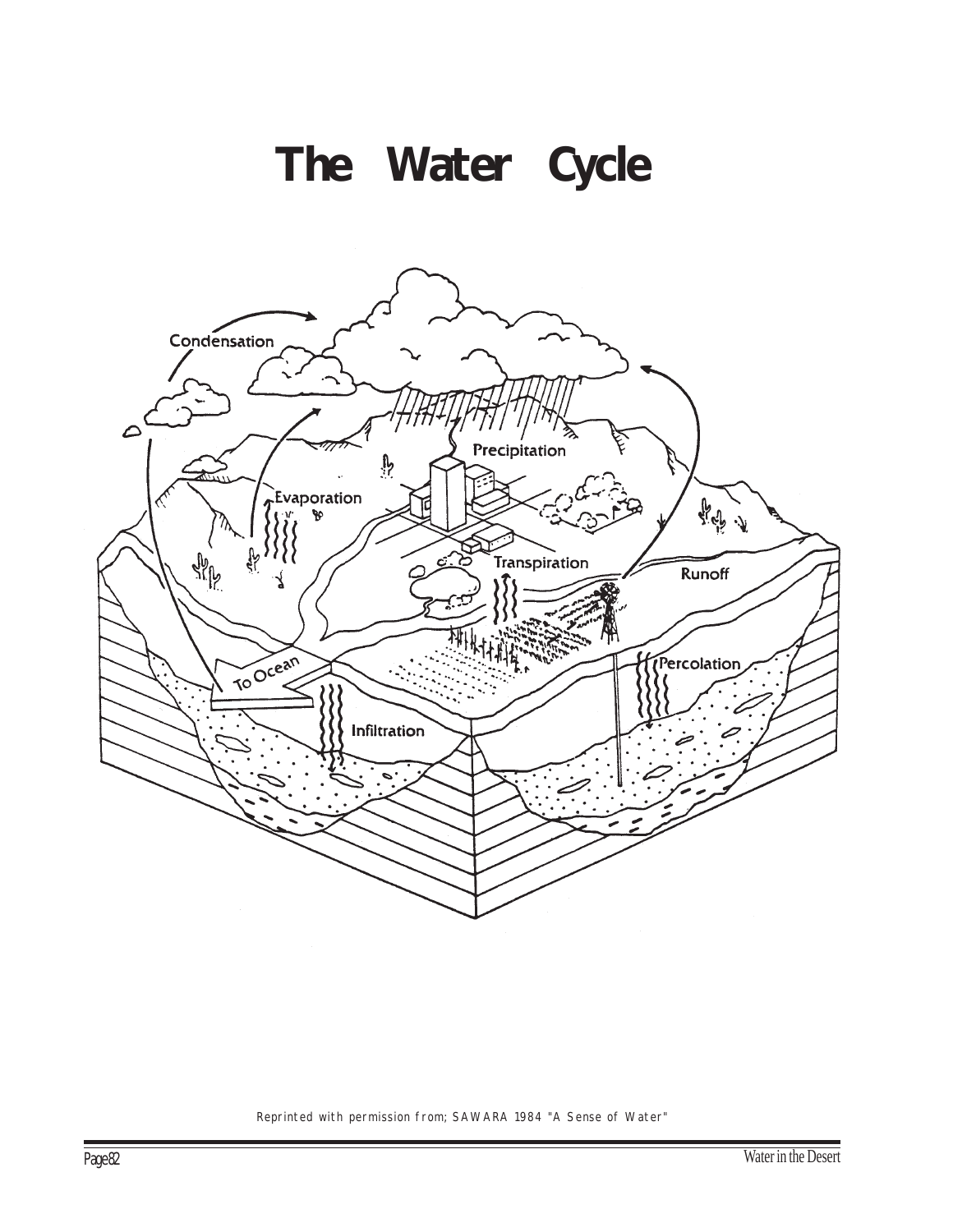# **Fernando the Fish's Big Adventure**

(Taking it Home and other Extensions)

## **Materials**

### **Objectives**

Students will:

- define water pollution and describe ways in which water becomes polluted.
- list ways in which human activities contribute to the quality of the water we use.
- describe ways to prevent water pollution and/or water contamination.
- " 1 Fernando the Fish Sponge (cut a kitchen sponge into a fish shape as shown and punch two very small holes as indicated)
- 1 pencil or stick
- 1 length of string (approx. 12 inches)
- one metal washer (approx.1 inch diameter)
- a one gallon jar (full of water)
- script for Fernando the Fish's Big Adventure (provided)
	- " 8 cups each with one of the following ingredients:
		- one marked "erosion" and filled with  $1/2$  cup soil
		- \* one marked "oil" and filled with 1/8 cup cooking oil
		- one marked "leaves" and filled with a handful of small leaves or other vegetation
		- one marked "trash" and filled with  $1/4$  cup paper dots (collected from a hole punch)
		- one marked "pesticides" and filled with 1/8 cup liquid soap
		- \* one labeled "toxic waste" and filled with 2 alka-seltzer tablets
		- one labeled "hot water" and filled with 1/2 cup water (does not need to be hot)
		- one labeled "bacteria" and filled with 1 tablespoon of pepper

## Activity Preparation

- 1) Place the Fernando the Fish sponge in the gallon jar filled with water as depicted in the illustration. Fernando will have to be weighted with the washer and suspended from the mouth of the jar.
- 2) Prepare the 8 cups with the appropriate labels and ingredients listed in Materials Needed. Set the cups on a table in front of the classroom.
- 3) Photocopy the script from the master "Fernando the Fish's Big Adventure" and cut each player's role out as indicated.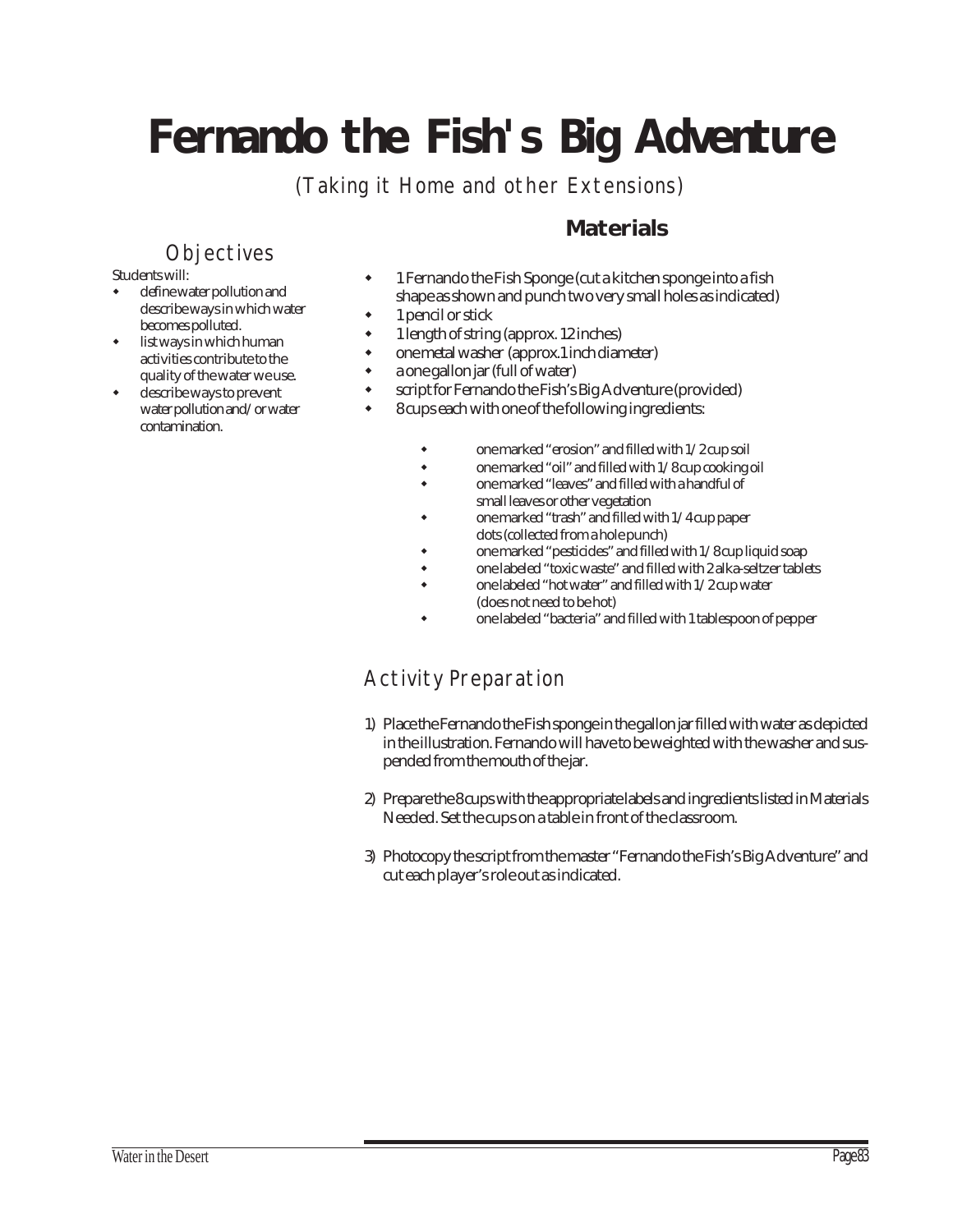# Activity Procedure

- 1. Set Fernando the Fish's jar in front of the classroom and introduce students to Fernando the Fish. Tell the students that today, the class will be studying water quality and that Fernando the Fish can tell us a lot about how our human activities affects the quality of the water we use.
- 2. Ask the students "What does the word quality mean?" Discuss the meaning of this word and then discuss quality as it relates to water. Explain that good water quality (water that is pure, clean and safe) is essential to the health of not only humans, but to all living things. Even if we had all the water we ever needed for anything, if it was not of good quality, it would be of no use to humans and other living things.
- 3. Tell the students that Fernando is going to take us on a little adventure in order to show us things we do which make water unsafe for living things. The whole class will participate in the adventure. First you will need some students to read about Fernando's adventure. Assign roles for students to read and pass out the appropriate script pieces to each player. You may want to assign one student to write on the board listing the adventures Fernando has in order.
- 4. Ask the students to have pencil and paper ready and that each time someone says "How's Fernando?" they should write down a word that describes Fernando's condition. What is the name of words used to describe things? (adjectives)
- 5. Have the students come up one by one, in order (their script pieces are numbered), read their role in the adventure, and add the ingredients from the appropriately marked cup to Fernando's jar. After each addition, and after each student has asked "How's Fernando?" remind students to write down at least one descriptive adjective.
- 6. After Fernando has gone through all of his adventures, lift him out of the jar and discuss his condition. Ask students to share with the rest of the class some of their adjectives. Ask students if the things that occurred to Fernando are realistic, do people really do these things to water? Using several of Fernando's encounters with pollutants as examples, review how different human activities affect the quality of water.
- 7. Ask students if they can think of other human activities (which Fernando did not experience) which affect water quality. Some people think that water pollution occurs because of the activities of big industries. What about the things that people pour down their home drains (paint, "industrial strength" cleaners, chemicals)? Where does our drain water go? Do things we pour "down the drain" just go away? How do these harsh chemicals affect water quality and hence, the living things that depend on water? *Encourage students not to blame different groups of people for polluting water. Help them realize that many of our activities are done in ignorance and that we mainly need to understand how our activities affects water in order to avoid such practices.*
- 8. Wrap up the activity by asking if there are ways to clean up polluted water such as Fernando's. Ask students how they would clean Fernando's water. You can attempt to clean Fernando's water using sand, gravel and coffee filters to demonstrate how water can be purified. Express that there is hope for Fernando if everyone contributes. Finally, ask the class what they think is really the best solution for water pollution? Lead students to the conclusion that AVOIDING WATER POLLUTION in the first place is the best solution for insuring quality water for all living things. We can all avoid water pollution by understanding how our human activities affects the quality of water.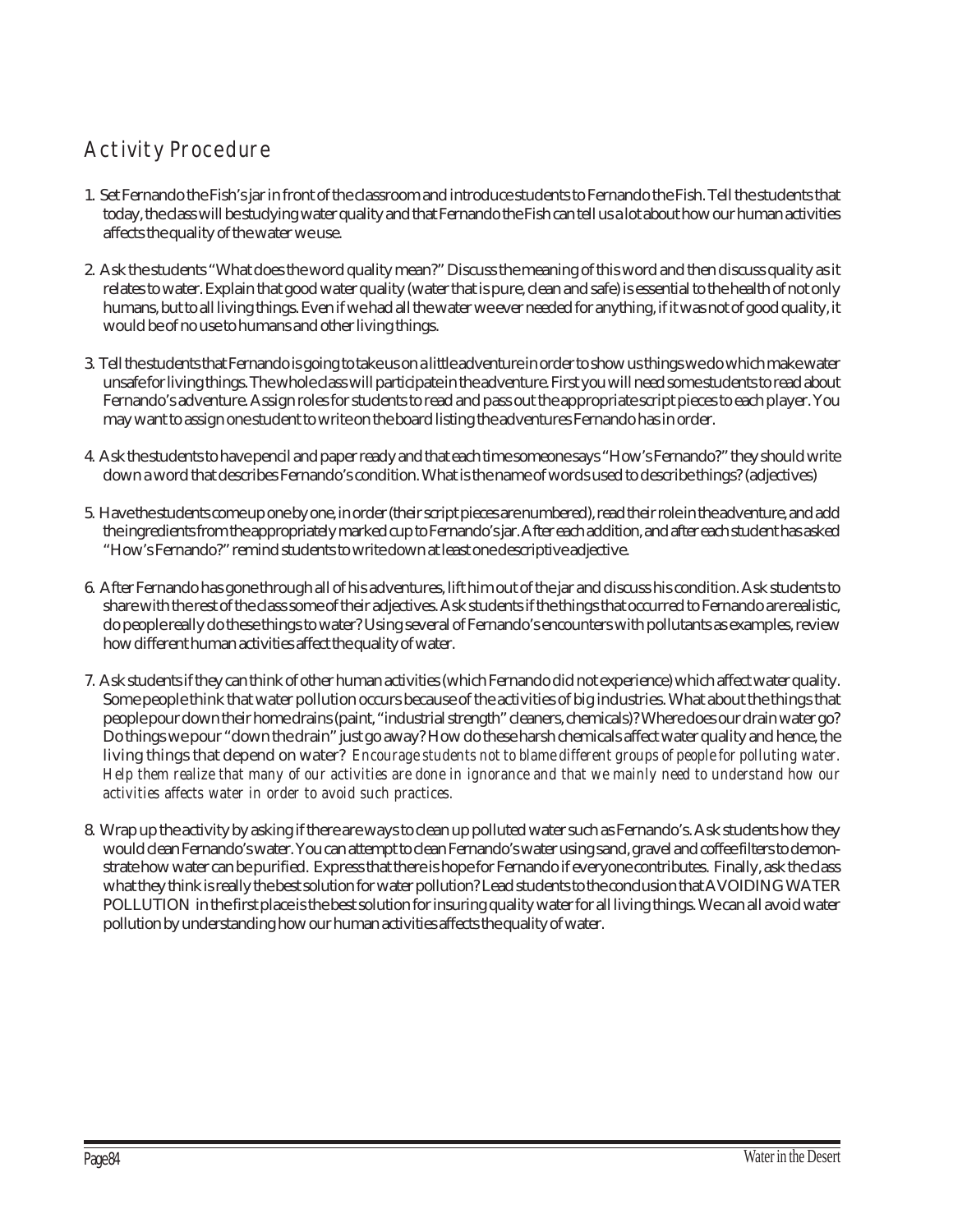# Fernando the Fish's Big Adventure [Script]

**NARRATOR:** Fernando is a happy, healthy fish living in the clear, clean water of a stream on the mountain. It is a wilderness area — clean, unpolluted, and far from the effects of human activities. Fernando has lived here all of his life. One day, a big rain fell and Fernando decided to go with the flow and have an adventure. **HOW'S FERNANDO?**

**SOIL:** Fernando swam past a big field which was recently cleared for a housing development. All the vegetation was removed from the field and, after the big rain, there was nothing to keep the soil in place. It washed away, eventually reaching Fernando's stream. **Add "Soil" and ask HOW'S FERNANDO?**

**LEAVES:** Further down the stream, the vegetation which had been cleared from the fields had been dumped. The same rain which washed the soil away also washed the uprooted vegetation into Fernando's stream. **Add "Leaves" and ask HOW'S FERNANDO?**

**PESTICIDES:** The stream in which Fernando is swimming next flowed through an area where people were growing crops. There were cotton fields, grapes, and alfalfa. The insects loved the crops and were doing quite a bit of damage. The farmer hired a plane to fly over and spray pesticides on the crops to kill the bugs. The pesticides killed the bugs but was then washed off the crops in the next rain. The poison flowed with the rainwater off the field and down to Fernando's stream. **Add "Pesticides" and ask HOW'S FERNANDO?**

**TRASH:** A road leading to the edge of Fernando's stream goes to a pretty place with big cottonwood trees. Some people having a picnic near the stream did not bother to pick up their trash when they were through. The next wind blew the trash into the stream. **Add "Trash" and ask HOW'S FERNANDO?**

**TOXIC WASTE:** Fernando next swam through water which was polluted when a factory located near the stream dumped some of its toxic waste right in the stream. **Add "Toxic Waste" and ask HOW'S FERNANDO?**

**BACTERIA:** Fernando could hear it and smell it before he reached it. The cows were packed in, mooing loudly. The local dairy farm was poorly managed and all those cows in that small space created quite a stink of refuse. The refuse drained right toward Fernando's stream and before he knew it, he swam right into the runoff from the farm. **Add "Bacteria" and ask HOW'S FERNANDO?**